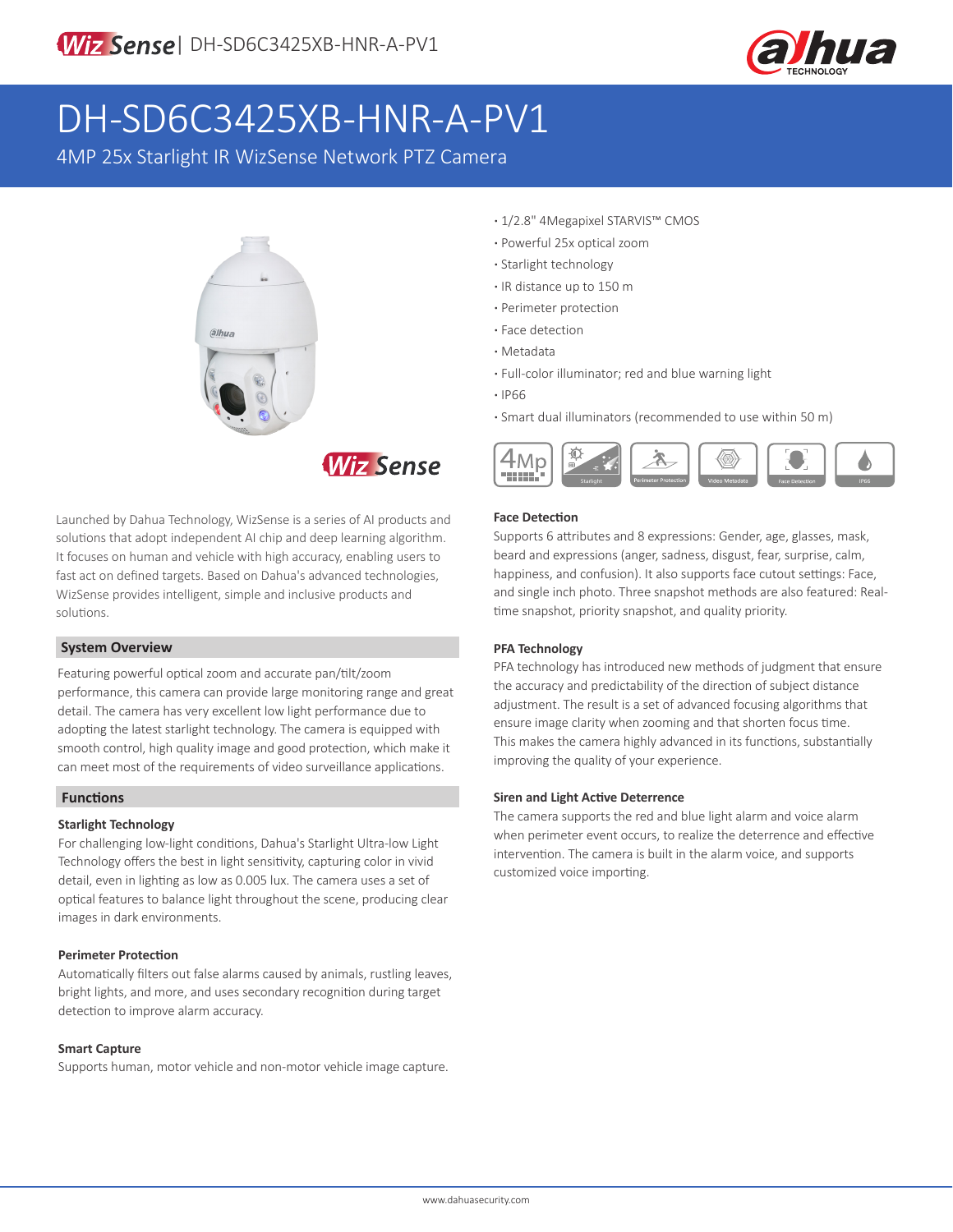## Wiz Sense | DH-SD6C3425XB-HNR-A-PV1

### **Technical Specification**

#### Camera

| Camera                          |                                                                                                                                                                                       |                           |                                  |                      |  |
|---------------------------------|---------------------------------------------------------------------------------------------------------------------------------------------------------------------------------------|---------------------------|----------------------------------|----------------------|--|
| Image Sensor                    | 1/2.8" CMOS                                                                                                                                                                           |                           |                                  |                      |  |
| Pixel                           | 4 MP                                                                                                                                                                                  |                           |                                  |                      |  |
| Max. Resolution                 | 2560 (H) × 1440 (V)                                                                                                                                                                   |                           |                                  |                      |  |
| <b>Electronic Shutter Speed</b> | $1/1$ s- $1/30,000$ s                                                                                                                                                                 |                           |                                  |                      |  |
| <b>ROM</b>                      | 4 GB                                                                                                                                                                                  |                           |                                  |                      |  |
| <b>RAM</b>                      | 1 GB                                                                                                                                                                                  |                           |                                  |                      |  |
| Min. Illumination               | Color: 0.005 lux@F1.6<br>B/W: 0.0005 lux@F1.6<br>0 lux (IR light on)                                                                                                                  |                           |                                  |                      |  |
| <b>Illumination Distance</b>    | 150 m (492.13 ft) (IR)<br>50 m (164.04 ft) (white light)                                                                                                                              |                           |                                  |                      |  |
| <b>Illuminator Number</b>       | 2 (IR light)<br>2 (dual light fusion)                                                                                                                                                 |                           |                                  |                      |  |
| Lens                            |                                                                                                                                                                                       |                           |                                  |                      |  |
| Focal Length                    | 4.8 mm-120 mm                                                                                                                                                                         |                           |                                  |                      |  |
| Max. Aperture                   | $F1.6 - F3.5$                                                                                                                                                                         |                           |                                  |                      |  |
| Field of View                   | H: 55.8°-2.9°; V: 31.6°-1.6°; D: 63.7°-3.3°                                                                                                                                           |                           |                                  |                      |  |
| Optical Zoom                    | 25x                                                                                                                                                                                   |                           |                                  |                      |  |
| <b>Focus Control</b>            | Auto; semi-auto; manual                                                                                                                                                               |                           |                                  |                      |  |
| <b>Close Focus Distance</b>     | 0.8 m-5.0 m (2.62 ft-16.40 ft)                                                                                                                                                        |                           |                                  |                      |  |
| <b>Iris Control</b>             | Auto; manual                                                                                                                                                                          |                           |                                  |                      |  |
| <b>DORI Distance</b>            | <b>Detect</b>                                                                                                                                                                         | Observe                   | Recognize                        | Identify             |  |
|                                 | 1,655 m<br>$(5,429.79 \text{ ft})$                                                                                                                                                    | 653 m<br>$(2,142.39$ ft)  | 331 m<br>$(1,085.96 \text{ ft})$ | 165 m<br>(541.34 ft) |  |
| PTZ                             |                                                                                                                                                                                       |                           |                                  |                      |  |
| Pan/Tilt Range                  | Pan: 0° to 360° endless<br>Tilt: - 20° to +90°, auto flip 180°                                                                                                                        |                           |                                  |                      |  |
| <b>Manual Control Speed</b>     | Pan: 0.1°/s-160°/s<br>Tilt: 0.1°/s-60°/s                                                                                                                                              |                           |                                  |                      |  |
| Preset Speed                    |                                                                                                                                                                                       | Pan: 240°/s; Tilt: 150°/s |                                  |                      |  |
| Preset                          | 300                                                                                                                                                                                   |                           |                                  |                      |  |
| Tour                            | 8 (up to 32 presets per tour)                                                                                                                                                         |                           |                                  |                      |  |
| Pattern                         | 5                                                                                                                                                                                     |                           |                                  |                      |  |
| Scan                            | 5                                                                                                                                                                                     |                           |                                  |                      |  |
| Power-off Memory                | Yes                                                                                                                                                                                   |                           |                                  |                      |  |
| <b>Idle Motion</b>              | Preset; Tour; Pattern; Scanning                                                                                                                                                       |                           |                                  |                      |  |
| PTZ Protocol                    | DH-SD<br>Pelco-P/D (auto recognition)                                                                                                                                                 |                           |                                  |                      |  |
| Intelligence                    |                                                                                                                                                                                       |                           |                                  |                      |  |
| Video Metadata                  | Support human body, human face, motor vehicle and<br>non-motor vehicle image capture.                                                                                                 |                           |                                  |                      |  |
| IVS (Perimeter Protection)      | Tripwire and intrusion. Support alarm triggering by<br>target types (human and vehicle). Support filtering<br>false alarms caused by animals, rustling leaves, bright<br>lights, etc. |                           |                                  |                      |  |

| Face Detection              | Yes                                                                                                                                                                                                                    |  |
|-----------------------------|------------------------------------------------------------------------------------------------------------------------------------------------------------------------------------------------------------------------|--|
| <b>SMD</b>                  | Yes                                                                                                                                                                                                                    |  |
| Auto Tracking               | Yes                                                                                                                                                                                                                    |  |
| Active Deterrence           |                                                                                                                                                                                                                        |  |
| Light Warning               | Red and blue warning light<br>Flash duration: 5 s-30 s<br>Flash frequency: High, medium, low                                                                                                                           |  |
| Sound Warning               | Sound warning alarm: Customizable                                                                                                                                                                                      |  |
| Video                       |                                                                                                                                                                                                                        |  |
| Video Compression           | Smart H.265+; H.265; Smart H.264+; H.264B; H.264H;<br><b>MJPEG</b>                                                                                                                                                     |  |
| <b>Streaming Capability</b> | 3 streams                                                                                                                                                                                                              |  |
| Resolution                  | 4M (2560 × 1440); 3M (2048 × 1536); 1080p (1920 ×<br>1080); 1.3M (1280 × 960); 720p (1280 × 720); D1 (704 ×<br>576); CIF (352 × 288)                                                                                   |  |
| Video Frame Rate            | Main stream: 4M/3M/1080p/1.3M/720p (1-25/30 fps)<br>Sub stream 1: D1/CIF (1-25/30 fps)<br>Sub stream 2: 1080p/1.3M/720p (1-25/30 fps)                                                                                  |  |
| <b>Bit Rate Control</b>     | CBR; VBR                                                                                                                                                                                                               |  |
| Video Bit Rate              | Default resolution of the main stream:<br>H264: 2816 kbps-8192 kbps<br>H265: 1024 kbps-7936 kbps                                                                                                                       |  |
| Day/Night                   | Auto (ICR); Color; B/W                                                                                                                                                                                                 |  |
| <b>BLC</b>                  | Yes                                                                                                                                                                                                                    |  |
| <b>WDR</b>                  | 120 dB                                                                                                                                                                                                                 |  |
| <b>HLC</b>                  | Yes                                                                                                                                                                                                                    |  |
| White Balance               | Auto; manual; tracking; indoor; outdoor; outdoor auto;<br>sodium lamp; sodium lamp auto                                                                                                                                |  |
| Gain Control                | Auto; manual                                                                                                                                                                                                           |  |
| Noise Reduction             | 2D NR; 3D NR                                                                                                                                                                                                           |  |
| <b>Motion Detection</b>     | Yes                                                                                                                                                                                                                    |  |
| Region of Interest (RoI)    | Yes                                                                                                                                                                                                                    |  |
| Image Stabilization         | EIS                                                                                                                                                                                                                    |  |
| Defog                       | Electric                                                                                                                                                                                                               |  |
| Digital Zoom                | $16\times$                                                                                                                                                                                                             |  |
| <b>Privacy Masking</b>      | Up to 24 areas can be set, with up to 8 areas in the same<br>view; supports multiple colors and mosaic blocks                                                                                                          |  |
| S/N Ratio                   | $\geq$ 55 dB                                                                                                                                                                                                           |  |
| Audio                       |                                                                                                                                                                                                                        |  |
| <b>Audio Compression</b>    | G.711a; G.711Mu; G.726; G722.1; G.729; MPEG2-Layer2;<br>G723; PCM                                                                                                                                                      |  |
| Network                     |                                                                                                                                                                                                                        |  |
| Network Port                | RJ-45 (10/100 Base-T)                                                                                                                                                                                                  |  |
| Network Protocol            | HTTP; HTTPS; TCP/IP; IPv4; RTSP; UDP; SMTP; NTP; DHCP;<br>DNS; DDNS; IPv6; 802.1x; SSL; QoS; FTP; UPnP; ICMP;<br>SNMP; SNMP v1/v2c/v3 (MIB-2); IGMP; ARP; RTCP; RTP;<br>PPPoE; IP Filter; RTMP; Bonjour; TCP; SMB; NFS |  |
| User/Host                   | 20 (total bandwidth: 64 M)                                                                                                                                                                                             |  |
| Interoperability            | ONVIF (Profile S&G&T)                                                                                                                                                                                                  |  |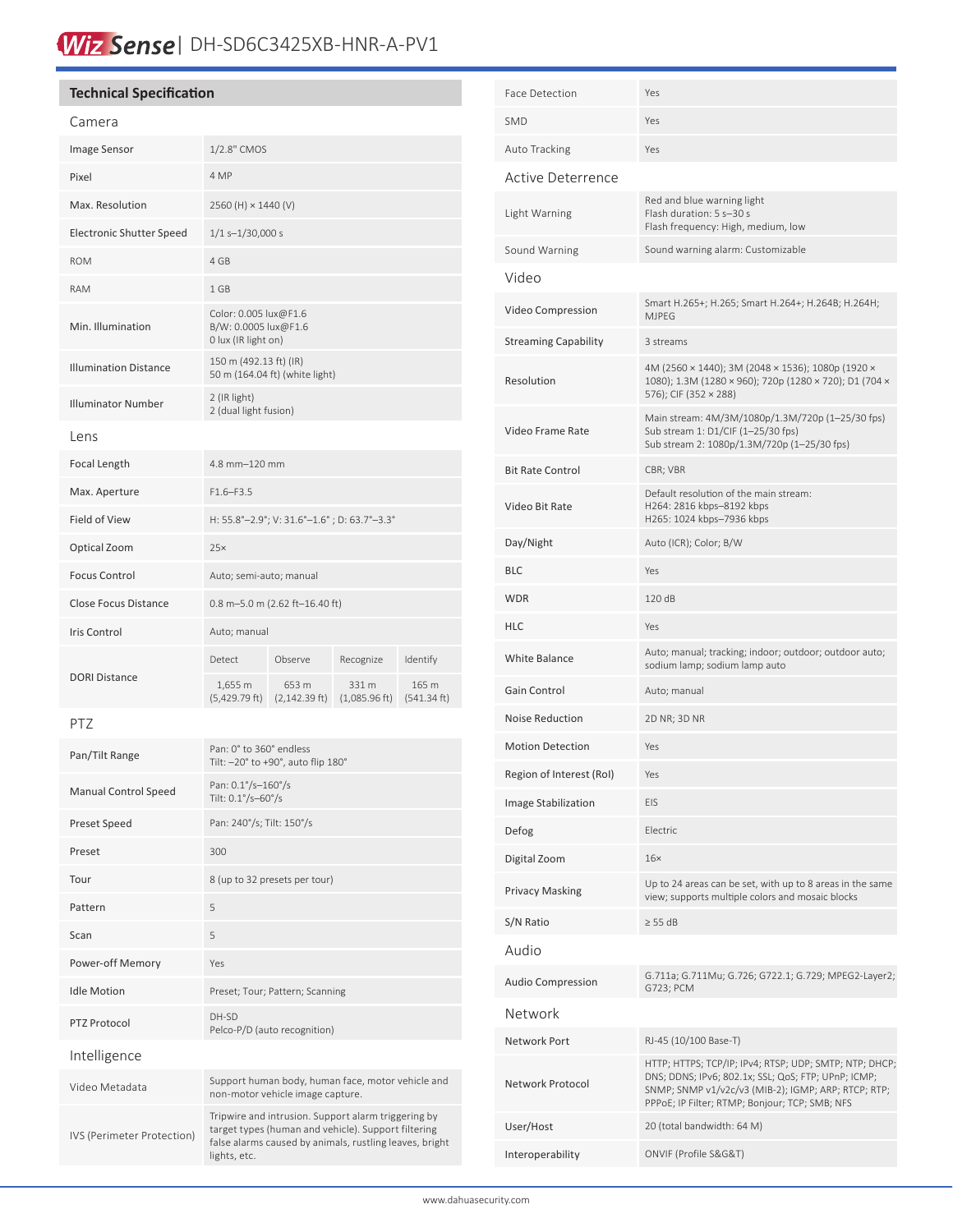### Wiz Sense | DH-SD6C3425XB-HNR-A-PV1

| Storage                      | FTP; Micro SD card (256 GB); NAS                                                                                                                               |
|------------------------------|----------------------------------------------------------------------------------------------------------------------------------------------------------------|
| <b>Browser</b>               | IE 7 and later versions<br>Chrome 42 and earlier versions<br>Firefox 52 and earlier versions<br>Safari                                                         |
| Management Software          | Smart PSS; DSS; DMSS; Easy4ip; IVSS; player; configtool;<br>NVR: Smart Plaver                                                                                  |
| Mobile Client                | iOS; Android; iPhone; iPad; Windows Phone                                                                                                                      |
| Certification                |                                                                                                                                                                |
| Certifications               | CE: EN55032/EN55024/EN50130-4<br>FCC: Part15 subpartB, ANSI C63.4-2014                                                                                         |
| Port                         |                                                                                                                                                                |
| Audio Input                  | 1 (LINE IN; bare wire)                                                                                                                                         |
| Audio Output                 | 1 channel (LINE OUT, bare wire; built-in speaker<br>(mutually exclusive))                                                                                      |
| Alarm Input                  | 2-ch, digital input (0-5 VDC)                                                                                                                                  |
| Alarm Output                 | $1$ -ch                                                                                                                                                        |
| Alarm Linkage                | Capture; preset; tour; pattern; recording; alarm digital<br>input; send email                                                                                  |
| <b>Alarm Event</b>           | Motion/tampering detection; audio detection; network<br>disconnection detection; IP conflict detection; memory<br>card state detection; memory space detection |
| Power                        |                                                                                                                                                                |
| Power Supply                 | 24 VDC, 2.5 A (± 25%) (included)<br>PoE+ (802.3at)                                                                                                             |
| Power Consumption            | Basic: 13 W<br>Max.: 23 W (illuminator + red and blue warning<br>light+speaker + PTZ working)                                                                  |
| Environment                  |                                                                                                                                                                |
| <b>Operating Temperature</b> | $-40$ °C to + 70 °C (-40 °F to + 158 °F)                                                                                                                       |
| <b>Operating Humidity</b>    | $\leq 95\%$                                                                                                                                                    |
| Protection                   | IP66; TVS 6000 V lightning proof; surge protection;<br>voltage transient protection                                                                            |
| Structure                    |                                                                                                                                                                |
| Casing                       | ADC12                                                                                                                                                          |
| <b>Product Dimensions</b>    | 325.3 mm × 0202.0 mm (12.81" × 07.95") (H × D)                                                                                                                 |
| Net Weight                   | 4.6 kg (10.14 lb)                                                                                                                                              |
| <b>Gross Weight</b>          | 9.1 kg (20.06 lb)                                                                                                                                              |

| <b>Ordering Information</b>  |                         |                                               |  |  |
|------------------------------|-------------------------|-----------------------------------------------|--|--|
| <b>Type</b>                  | Part Number             | Description                                   |  |  |
| 4M<br>WizSense<br>PTZ Camera | DH-SD6C3425XB-HNR-A-PV1 | 4MP 25x Starlight IR PTZ AI<br>Network Camera |  |  |
|                              | SD6C3425XB-HNR-A-PV1    | 4MP 25x Starlight IR PTZ AI<br>Network Camera |  |  |
| Accessories                  | DC24V/2.5A              | Power Adapter                                 |  |  |
|                              | <b>PFB305W</b>          | Wall Mount Bracket                            |  |  |
|                              | <b>PFA111</b>           | Mount Adapter                                 |  |  |
|                              | PFB300C                 | Ceiling Mount Bracket                         |  |  |
|                              | PFB301C                 | Ceiling Mount Bracket                         |  |  |
|                              | PFB303S                 | Parapet Mount Bracket                         |  |  |
|                              | PFB301S-F               | Plane Mount Bracket                           |  |  |
|                              | <b>PFA151</b>           | Corner Mount Bracket                          |  |  |
|                              | <b>PFA150</b>           | Pole Mount Bracket                            |  |  |

### **Accessories**

### Included:



DC24V/2.5A Power Adapter



PFB305W Wall Mount Bracket

Optional:



PFB300C Ceiling Mount Bracket



PFB301C Ceiling Mount Bracket



PFA151 Corner Mount Bracket

| PFA111  |  |
|---------|--|
| Mount   |  |
| Adapter |  |
|         |  |



Parapet Mount Bracket









PFB303S